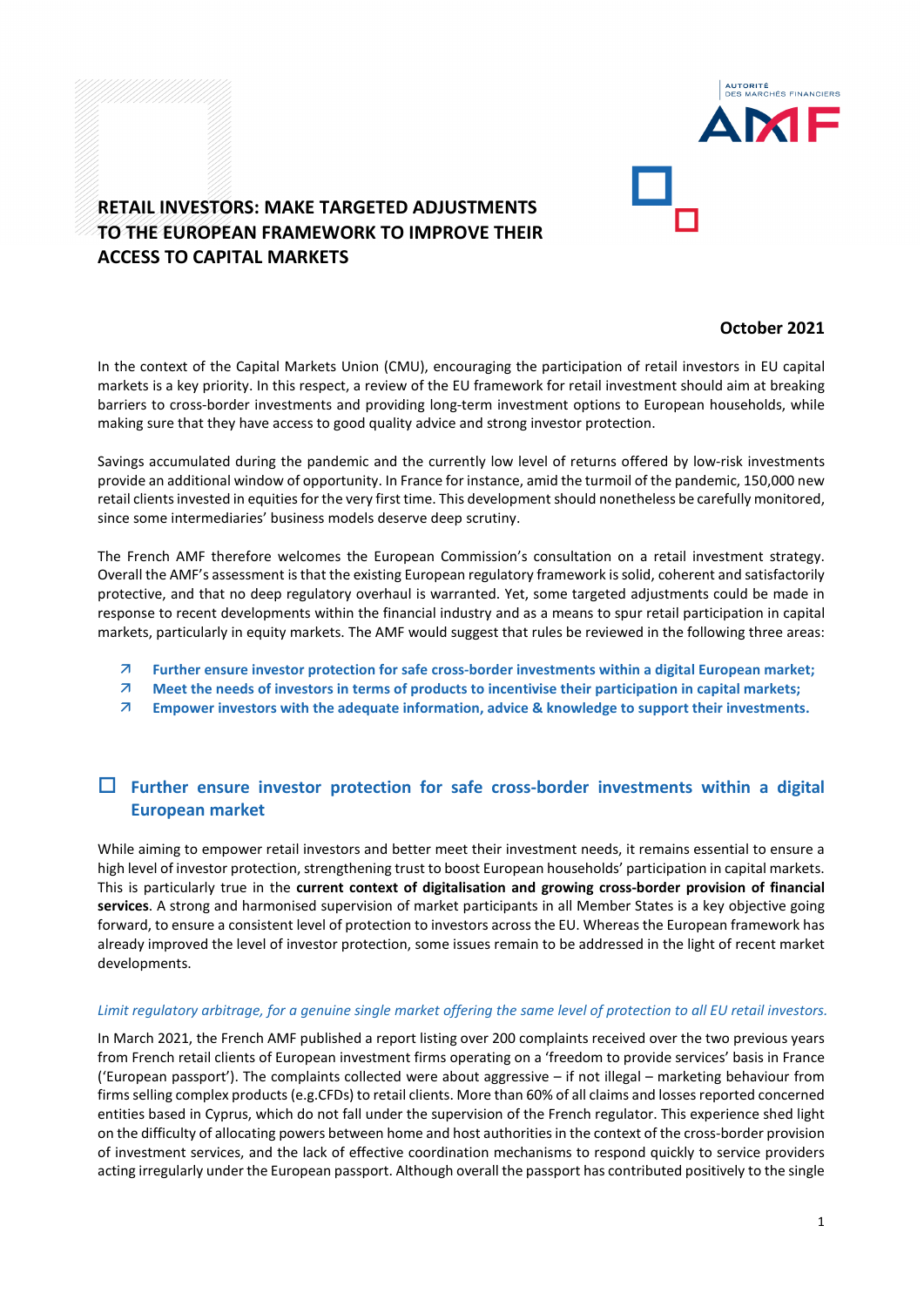

market, it is not underpinned, for the time being, by a single supervisory model. This allows for regulatory arbitrage between Member States and differences in investors' rights in the various jurisdictions. Therefore, **improvements should be made to the passporting framework** to ensure higher and more harmonised protection in the absence of unified supervision. The coming MiFID II review offers a chance to strengthen coordination measures between home and host authorities in situations where firms infringe upon the rules in host jurisdictions while acting under the EU passport. No genuine single market/CMU can be established unless confidence is restored in cross-border investment services for retail clients.

Going forward, the report published in July 2019 by the Joint Committee of the European Supervisory Authorities (ESA) should serve as a reference: it put forward possible ways to improve the passport's functioning, and specifically recommended **clarifying the criteria to determine in which jurisdiction an investment service should be deemed to be provided**. This is essential in the context of digitalisation, as the increasing use of technology makes it difficult to allocate the provision of an investment service to a given host Member State. This is key to determine which rules apply and which competent authority is responsible for their enforcement. As basic principle, an investment service should be deemed to be provided in the country where the retail client targeted by the service is located.

Also, to ensure further supervisory convergence and establish the same level of protection for individuals investing across Member States, it is important to reduce inconsistencies resulting from the adoption of national measures regarding product intervention. In this field, the ESAs have already been given pan-European powers to temporarily prohibit or restrict the marketing, distribution or sale of certain types of contracts, of which ESMA has already made good use to prohibit binary options and certain types of CFDs. The **ESAs' pan-European product intervention powers should be strengthened**, by granting the ESAs the power to issue **permanent** prohibitions/restrictions.

#### *Strengthen the framework protecting retail investors, to adapt to new digital tools and practices.*

In order to properly address the risks associated with the development of **online advertising of financial products**, the best approach would be to apply investor protection rules relating to information and marketing to any person involved in the online advertisement of a given financial product. As an example, French regulation targets all participants in the advertising chain (media/ad space companies/buyers, ad sales broadcasters…) and bans any direct or indirect electronic advertisement for highly speculative financial products which target retail investors. Furthermore, marketing documents should always be translated into the official language of the jurisdiction where the product is marketed/distributed. Such an approach could also be upheld in EU law, under a minimum harmonisation principle. In addition, where large digital market players are involved in the marketing/distribution of highly speculative products to local investors, the ESAs should be empowered to engage with these international players on matters regarding the application/enforcement of applicable EU marketing rules (or at the very least to support national competent authorities in such engagement). More generally, **in a growingly digital environment the ESAs should be given a greater role** in the monitoring of social media, influencers and cross-border platforms.

Ultimately, and even more so in a context where electronic cross-border transactions are facilitated, **retail investors must have access to rapid and effective redress procedures**, in their own language, should they have a complaint about their investment. This is particularly important to foster investors' confidence when they invest in another Member State.

### **Meet the needs of investors in terms of products, to incentivise their participation in capital markets**

In order to participate in capital markets more actively, not only must EU citizens trust the level of protection they will be afforded, but also have access to an attractive range of investment products, ie. diversified and competitive. Retail investors need to invest in products they understand, that are simple, transparent and adapted to their needs. They should also feel confident that the products that are offered for investment are cost-efficient.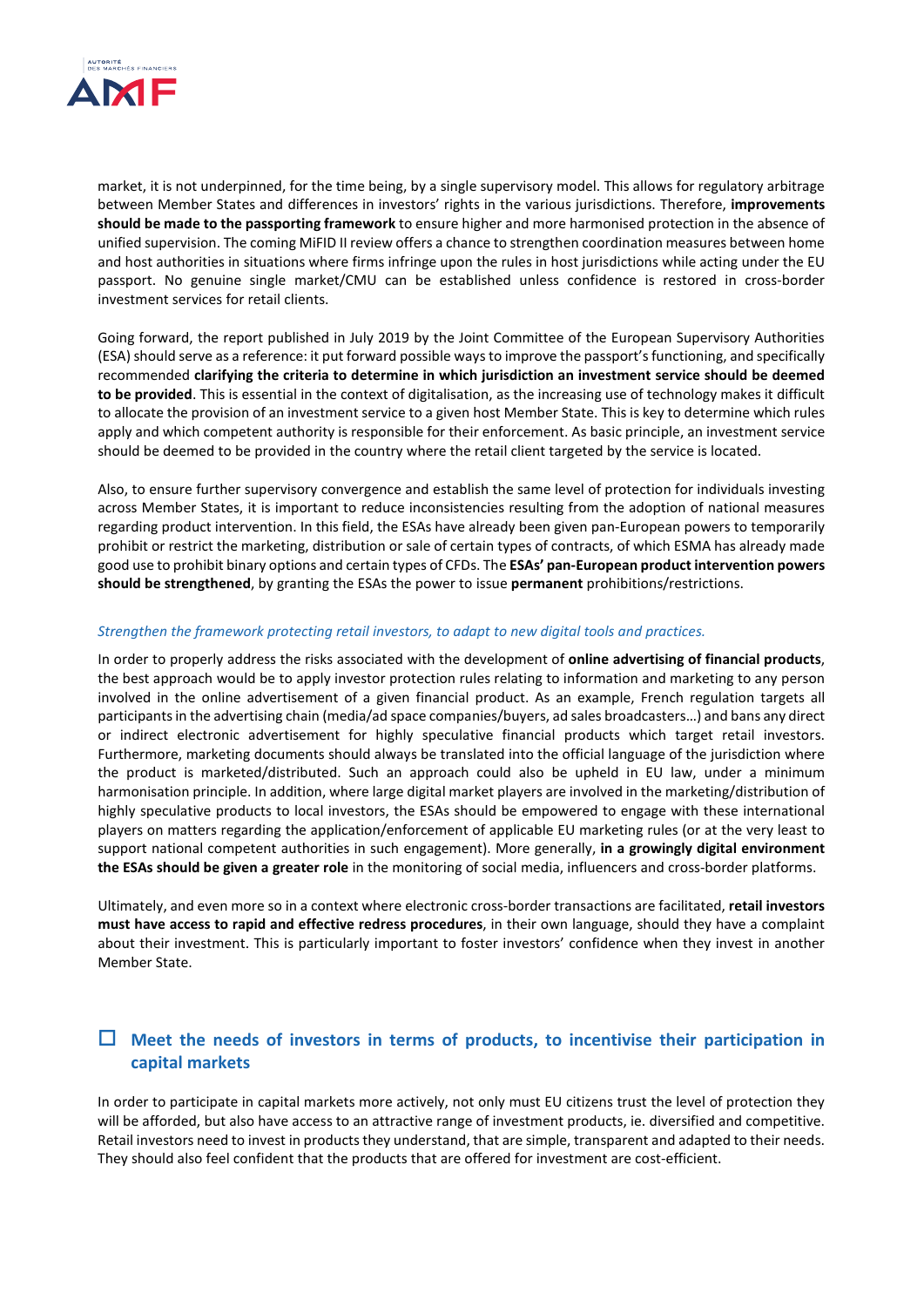

#### *Adjust EU rules to facilitate retail investor access to simple products, tailored to their needs.*

To facilitate retail investor access to investment products, proportionate amendments to the MiFID II framework should be considered, in order to foster retail clients' interests in investing in capital markets and meet their investment needs. In particular, the **product governance obligations** - under which investment firms must review the products they manufacture or distribute, notably by assessing their target markets and client types - **should be adapted** when a service is provided under the sole initiative of the client, without any solicitation or active marketing by the financial institution. If such is the case, the preliminary assessment of the product's 'target market' by the firm will be of limited interest, and engender nnecessary/unwarranted costs, especially because firms will not be in a position to assess the criteria of the identified target market against information they are not required to ask of clients. In such a situation, product governance requirements should be limited to the definition by the firm of its broad distribution policy (services/channels per categories of clients and per products/markets/venues). This would result in greater empowerment and access to products for retail investors. Moreover, product governance requirements should be better calibrated for shares and vanilla corporate bonds, to encourage retail participation in these products, thus providing long-term investment opportunities for European households and benefiting the financing of the EU economy as a whole.

To address the issue of conflicts of interest, investment firms should be **strictly prohibited** from receiving **payment for order flows**, ie. any remuneration or benefit for routing client orders to a particular trading or execution venue.

#### *Focus on cost efficiency and develop the concept of the "value for money" for the individual investor.*

To be attractive to retail investors, investment products must also be cost-efficient. In this respect, the AMF calls for the **introduction of the concept of 'value for money' in the European legislative framework**, at least for some products (eg. structured products). Such a concept, to be introduced into specific requirements, would allow investors to benefit from products whose payout is not undercut by undue cost structures, especially in case of closed-architecture models.

### **Empower investors with adequate knowledge, information and advice to support their investments**

The objective of improving the offer of, and access to, financial products for retail investors is intrinsically linked to the development of financial literacy. Financial knowledge is indeed essential for EU citizens to get the most out of the investment products and services available to them. In order for them to be incentivised to invest, EU individuals should benefit from relevant, fair and proportionate information: in this field, work should be done to adjust the existing disclosure requirements to make them more meaningful and tailored to investors' needs, hence more understandable. Ultimately, for less sophisticated investors, information will not be sufficient, and high quality advice will be needed.

#### *Undertake EU level actions for financial education to enhance retail investors' knowledge and autonomy.*

The prioritisation of financial literacy in the European Commission's CMU action plan is most welcome, and its joint initiative with OECD to build a financial literacy competence framework is a positive step forward that is to be supported. Knowledgeable investors capable of making informed decisions are key to the construction of a dynamic single market in financial services. Notwithstanding Member States' competence in the field of education, there is room to **develop European initiatives to ensure coherence and coordination within the EU.** In particular, it would make sense to establish pan-European financial literacy campaigns targeting retail investors **on matters of common interest** across Member States. Several topics of cross-border relevance would benefit from messages conveyed at EU level: the risks and performance of financial products, which are of crucial importance for retail investors to make well informed decisions and also to avoid scams (a major problem in many Member States); and the different time